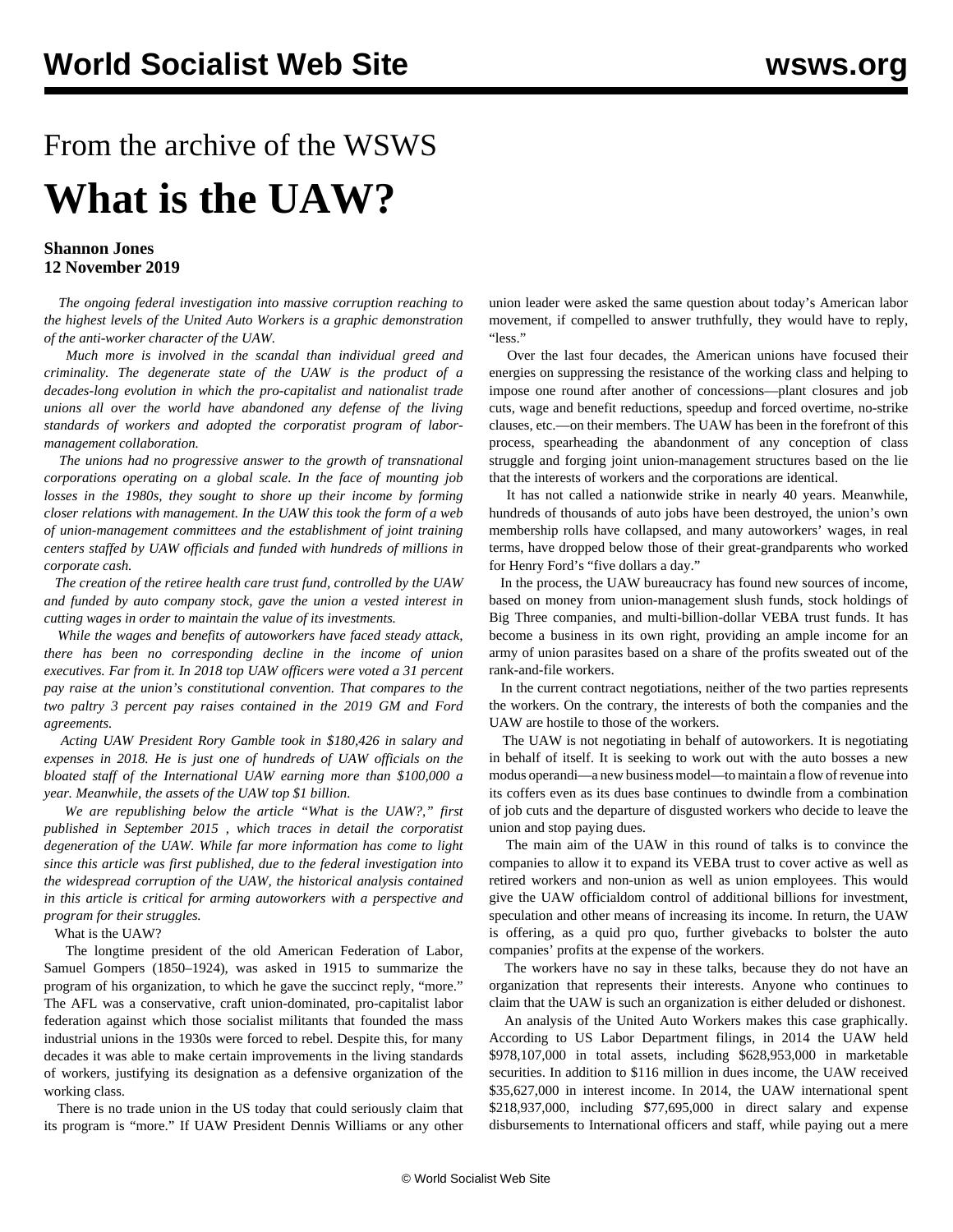## \$2.8 million in strike benefits.

 As the membership of the UAW has declined, so has the proportion of union funds coming from dues. According to federal filings in 2000 the UAW International received 67 percent of its income from dues. By 2014 that number had dropped to just 53 percent. After collaborating in plant closures and mass layoffs that have slashed its membership rolls, the UAW sought to offset the impact on its treasury by imposing a 25 percent dues increase in 2014.

 While workers have seen their pay cut or frozen, the officials who man the UAW apparatus are doing handsomely.

 • UAW President Williams pulls in a salary of \$175,160 from the union. On top of this he receives \$29,396 in salary from the UAW Retiree Medical Trust and \$120,000 for serving on the board of directors of truck maker Navistar.

 • UAW vice president for General Motors Cindy Estrada takes in at least \$167,662.

 • Norwood Jewell, vice president in charge of Fiat Chrysler, pockets at least \$157,024.

 • Jimmy Settles, UAW vice president for Ford, pulls down at least \$163,785.

 All three receive pay from the UAW Retiree Trust as well as undisclosed amounts from other sources, including joint programs funded by the auto companies.

 Hundreds of international servicing reps, organizers, administrative assistants and lawyers are on the UAW payroll taking in salaries of over \$100,000 a year. This does not include national and local officials on the payroll of the various joint programs operated by the UAW and the auto companies, such as the UAW-GM Human Resources Center and the UAW-Ford National Programs Center Joint Training Fund.

 This state of affairs did not emerge overnight, but is the culmination of a process in which the nationalist and anti-socialist perspective of the trade unions interacted with the worldwide crisis of capitalism and the increasing global integration of capitalist production.

 The UAW emerged out of the mass industrial struggles of the 1930s in which militant workers, inspired by the ideas of socialism, played a leading role. In 1935, the founding convention of the UAW delegates voted not to endorse either of the two big business parties, the Republicans and Democrats, and fight for the building of an independent Labor Party.

 But the leadership of the UAW, which came to be led by the faction headed by Walter Reuther, based itself on a pro-capitalist and nationalist perspective institutionalized in the UAW's alliance with the big business Democratic Party. The failure of the UAW and the Congress of Industrial Organizations (CIO) to break with the Democratic Party meant that the incipiently revolutionary movement of the working class embodied in the rise of the mass industrial unions was being politically neutered. It expressed the subordination of the CIO movement to the capitalist profit system and symbolized the fact that it would not challenge the existing economic and political set-up.

 On this basis, the Reuther leadership drove the militant socialist-minded workers who pioneered the successes of the 1930s out of the union during the anti-communist witch-hunts of the late 1940s and of the 1950s, and consolidated a right-wing bureaucracy based on the perspective of American nationalism.

 Initially, the consequences of this reactionary policy were not apparent. In the period of the post-World War II boom, the UAW was able to win advancements for autoworkers under conditions where US industry dominated the domestic and world market. However, the increasing crisis of American capitalism, reflected in the 1971 decision of the Nixon administration to remove the gold backing from the dollar, undercut the nationalist strategy of the UAW. The rise of powerful competitors to US industry in Europe and Asia forced the abandonment of a policy of relative class compromise on the part of the US ruling class in favor of a policy of class confrontation.

 Moreover, the increasingly global character of capitalist production and the rise of transnational corporations producing for the world market that could shift production quickly from one country to another, undercut the unions' ability to use strikes or the threat of strikes to pressure employers for wage increases. The unions, based on a national program and tied to the capitalist nation state and national industry, had no progressive answer to the rise of the transnationals.

 Under these conditions the strategy of the unions shifted from pressuring the employers for wage increases to pressuring workers to give concessions in order to attract globally mobile capital to the United States.

 After the 1976 Ford strike, the UAW never again called a national walkout and sought to suppress the localized strikes that did erupt in the late 1970s and early 1980s. In the wake of Reagan's firing of the air traffic controllers in 1981, strike activity collapsed nationwide, going from a high of 424 major strikes in 1974 to 62 in 1984, to just 11 in 2014.

 A turning point came in 1979 with the decision by US Federal Reserve Board Chairman Paul Volcker to raise interest rates and shut down large sections of industry. Mass layoffs were used to undermine the militancy of autoworkers, with the UAW playing the role of finger-man in targeting factories with the most "troublesome" workforces for closure. At the same time, the UAW sought to divert workers' anger against layoffs and wagecutting by whipping up chauvinist sentiment directed against Japanese autoworkers.

 The 1979 bankruptcy of Chrysler and the UAW-backed concessions agreement marked the start of a new relationship between the union and the auto corporations, based on a policy of ever-increasing labormanagement collaboration. Faced with massive membership losses and a corresponding drop in its dues income, the UAW sought to shore up its revenue by establishing ever more intimate ties with corporate management. As early as 1973, the UAW had launched the Quality of Work Life (QWL) program, the first of what would later blossom into a maze of labor-management committees.

 The policy adopted by the UAW was that of corporatism. In a 1984 document, Corporatism and the Trade Unions, the Workers League, the forerunner of the Socialist Equality Party, described the policy of the UAW as "a doctrine of the identity of interests of labor and management, which leads to the unlimited collaboration between union bureaucrats, corporate management and the capitalist state, to defend the profit system, no matter how severe the consequences for the working class."

 However, in implementing this policy the UAW faced the problem that joint labor-management programs were barred by provisions of the Wagner Act, which prohibited the transfer of employer funds to labor unions. It overcame this hurdle in 1978 with the passage by Congress of "The Labor Management Cooperation Act." The measure specifically sanctioned the establishment of joint union-employer committees aimed at improving the "competitiveness" of a plant or industry—that is the elimination of work rules, the slashing of wages and the imposition of speedup.

 In 1980, the UAW amended its constitution to secure additional funding for its apparatus. The changes permitted direct transfers of money from the strike fund to the Solidarity House bureaucracy and the diversion of interest earned. In subsequent years the constitution was amended repeatedly to allow new sources of revenue for the union apparatus that disassociated the funding of the UAW from the size of its membership. A large portion of the funding for the UAW was linked to the size of the strike fund, giving the UAW a direct incentive to suppress strikes so as not to diminish its nest egg, which by 2001 had grown to over \$1 billion.

 Beginning in 1980 the UAW permitted the diversion of up to 50 percent of the interest and dividends received by the UAW strike fund to a fund set up by the International union. This was raised to 75 percent in 1989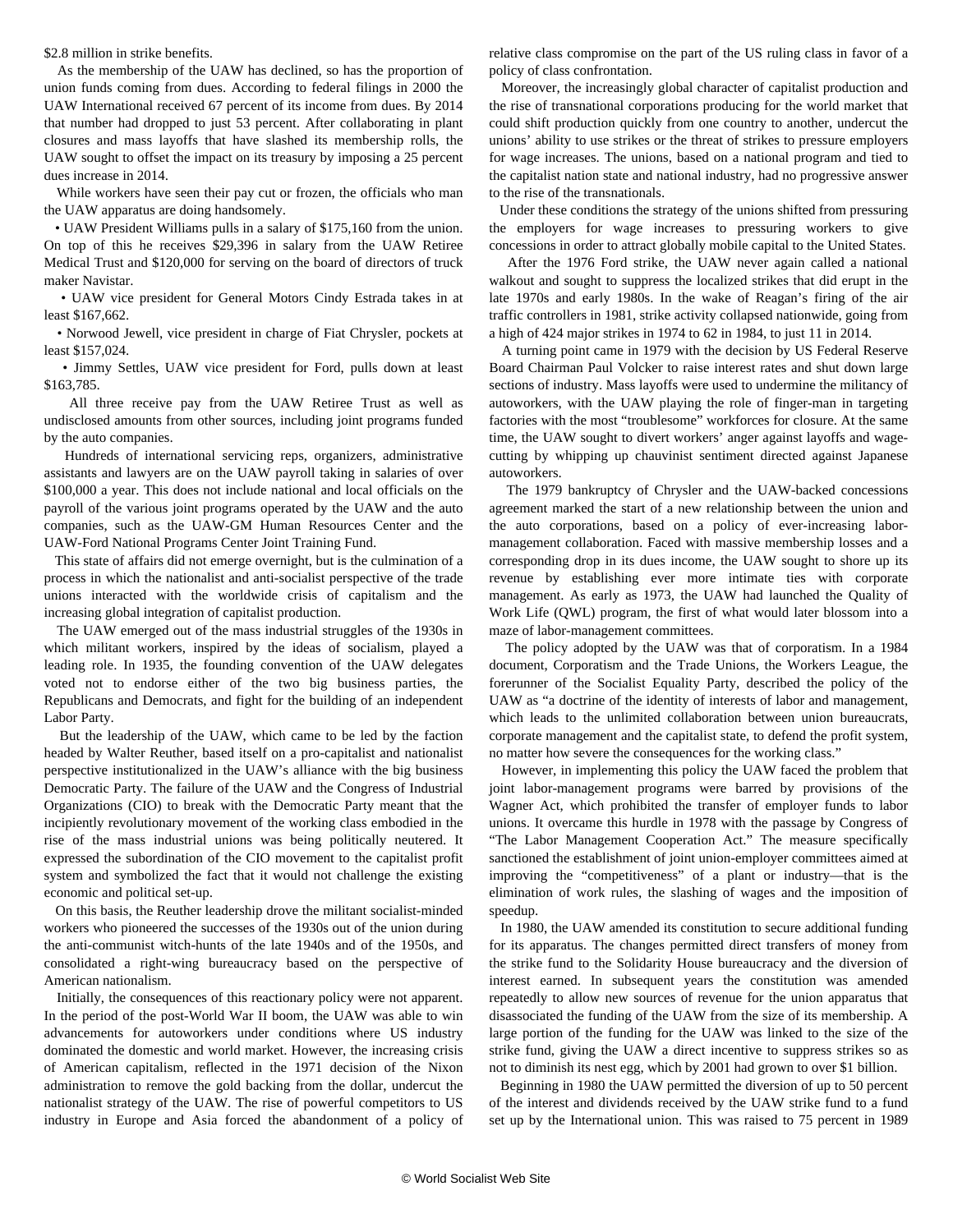and in 2006 the final 25 percent was placed at the disposal of the International. On top of this, the UAW authorized direct cash transfers from the strike fund, including \$50 million in 1995, \$75 million in 2002, and in 2006 it authorized the diversion of up to \$60 million for supposed organizing. In addition, it authorized the transfer of another \$50 million to its general operating fund. In 2010, then-UAW President Bob King sought and received authorization to transfer \$160 million over four years.

 Thomas Adams, a former GM Buick City worker, notes in his dissertation, "UAW Incorporated, the Triumph of Capital" (Michigan State University, 2010), that the importance of the changes to the UAW Constitution "cannot be understated because a large portion of its financial resources was directly linked to the size of the strike fund. Maintaining the large strike fund was essential to retaining the union bureaucracy."

 Despite the hemorrhaging of UAW membership, which fell from 1,357,141 in 1980 to 391,415 in 2013, the number of international staff members has remained remarkably constant. In 1980 there were about 800 international staffers, while in 2013, with less than one-third of the membership, the UAW reported about the same number. This does not include hundreds employed in various joint labor-management programs.

 In a series of contracts in the 1980s, concessions became the permanent policy of the union.

 Wage and benefit reductions, job cuts, discipline and speedup were enforced by means of a complex structure of joint labor-management committees.

 The union contract, which supposedly protected the rights of workers against the most flagrant management abuses, lost its meaning as the UAW changed its wording at will through innumerable secret memoranda of understanding with management.

 The 1984 UAW-GM contract in particular marked a turning point. It sanctioned non-profit companies that were separate entities from the UAW and GM. The UAW-GM officials who sat on the executive boards of the joint companies were top leaders of the UAW whose salaries from these entities did not have to be reported to the US Labor Department.

 By 1990 the Quality of Work Life program had disappeared, replaced by the UAW-GM Center for Human Resources, with a budget in excess of \$75 million a year. By 1999, the Human Resource Center had spent over \$3 billion on joint programs. The joint activities portion of the national contract agreement was now larger than the portion of the contract subject to the grievance procedure. (Source: Adams, "UAW Incorporated: The Triumph of Capital," 2010)

 Adams writes: "The UAW and GM engaged in a two decades-long experiment in Industrial Relations based on labor-management cooperation that transformed the union into an extension of corporate labor relations. By the turn of the 21st Century, the UAW was overshadowed by UAW Inc., the corporate entity that was a labor organization in name only." (Ibid., p. 224)

 The 2009 contract settlement, carried out under conditions of the bankruptcy and forced restructuring of Chrysler and General Motors, slashed funding for joint programs. However, according to IRS tax filings, in 2013 the UAW-Ford National Programs Center had an income of \$33 million, the UAW-GM Center for Human Resources had nearly \$55 million in income, and the UAW-Chrysler Skill Development and training program took in \$36 million.

 The UAW meanwhile had developed a new, lucrative source of income through the establishment of a retiree health care trust, or Voluntary Employee Beneficiary Association (VEBA). The process began in 2005 when the UAW took the unprecedented step of reaching an agreement with GM to cut retiree health care benefits by \$1 billion. The agreement also established a VEBA to cover retiree health care costs.

 In 2007, the UAW and the auto companies agreed to create an expanded VEBA that took all retiree health care costs off the books of Ford, Chrysler and GM. The trust, controlled by the UAW, was underfunded from the beginning by \$36 billion, or nearly a third short of what the auto companies owed for retiree health care. The transfer, however, represented a gigantic payoff to the union bureaucracy, which obtained a direct incentive to cut health care benefits in order to preserve its investment vehicle.

 As part of the 2009 bankruptcy and restructuring of GM and Chrysler, the UAW, working closely with the Obama administration, agreed to massive concessions, including a no-strike pledge, an expanded two-tier wage system, a draconian attendance policy, ending of income security for laid-off workers and the elimination of dental and vision coverage for retirees. The VEBA was restructured and funded with billions in corporate stock, making the UAW the largest stockholder of GM and Chrysler. In order to consummate the deal, GM had to apply for an exception to federal pension law that banned the VEBA from owning company stock. As majority stockholder, the UAW gained a vested interest in increasing the exploitation of autoworkers in order to boost the value of its shares.

 Further, under terms of the 2009 settlement, local union contracts were made virtually meaningless because the implementation of the so-called "True North" evaluation system forced locals to compete against each other for jobs. Locals were evaluated on the basis of their willingness to permit outsourcing, reduce job classifications, undermine seniority and lower wages.

 The 2015 negotiations take place under conditions where the UAW faces further membership losses and the exodus of tens of thousands of dues-paying members because of the enactment of Right-to-Work laws in Michigan and Indiana. Under these conditions, the union is looking to secure new sources of income.

 In the present round of talks, the UAW's proposal to expand the VEBAs to include hourly workers as well as white-collar employees has been welcomed by the auto bosses and the corporate media, which report it could save the auto companies billions of dollars. The companies no doubt see this as the first step in eliminating their health care obligations altogether by dumping autoworkers onto the Obama administration's health care exchanges. There is little doubt that the discussion over a "super-VEBA" is being coordinated with the Obama administration, whose "health care reform" is aimed at eliminating employer-paid benefits and putting the onus of paying for medical care on the individual.

 A recent article in the Detroit News compares the outlook and practice of UAW President Williams to that of an auto company CEO. The News writes: "His idea for a giant health care pool covering all employees, hourly and salaried, sounds more like [it came] from the chief of an automaker." It goes on to say: "the negotiations could leave the union on track to be fiscally stronger than it has been in years with mutually beneficial contracts for both its members and the companies."

 In fact, any contract signed by the UAW would be aimed at strengthening the companies and UAW, Inc. at the direct expense of autoworkers.

 The UAW has been transformed into a business run by a wealthy, parasitic layer of officials who have no accountability to the membership and are not subject to democratic control. The UAW functions as a subcontractor or labor broker for the auto companies, its income increasingly tied to the auto companies, and hostile to the interests of the workers trapped within it.

 This organization, which arose out of the semi-insurrectionary struggles of the American working class rapidly tied its fate, due to the anti-socialist outlook of its leadership, to the interests of American capitalism, sacrificing in the process the interests of autoworkers to the profit drive of the auto bosses.

 The degeneration of this organization into a business based on the increased exploitation of the working class demonstrates the failure of any program for the working class based on a nationalist and pro-capitalist